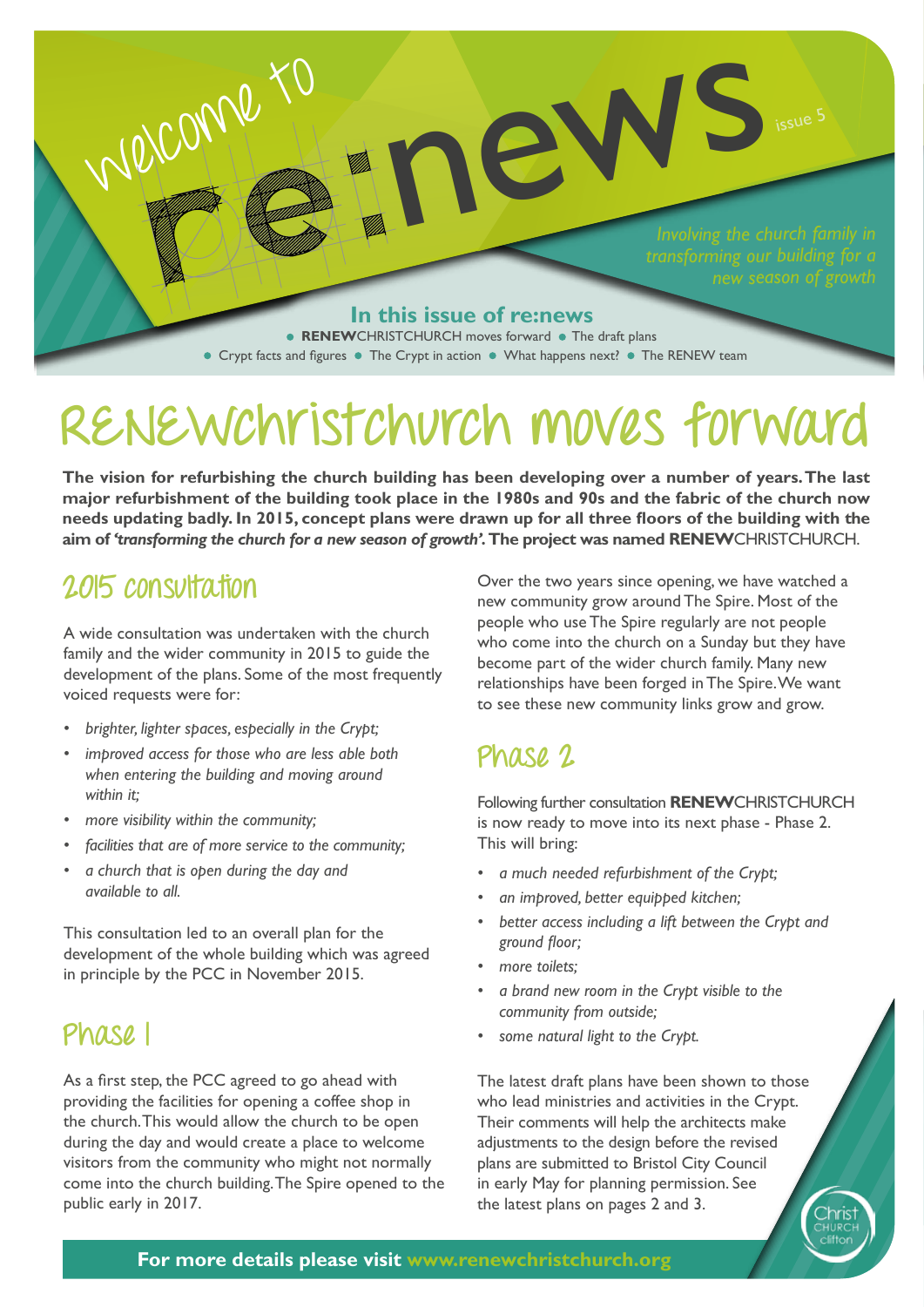# **The draft plans**

**This shows the draft scheme for the Crypt. The colour key will help you identify the different spaces. The draft plans do not yet contain much detail. The detail will be worked up in consultation with Crypt users as the plans develop.**

### **Things to look out for**

- *• The walls will be knocked down between the main Crypt room and the Brentall room, although significant weight bearing pillars will remain (coloured grey). New room dividers will allow the space to be used as anything from one to four different rooms.*
- *• A new room built on the front will provide additional space, and as the exterior wall of this room is largely made of glass, natural light will be able to flood into the front of the Crypt.*
- *• Notice also the new toilets, a separate Ladies and Gents, and a new disabled toilet. Notice also that most of the surfaces will be levelled so that there are no steps acting as a hindrance to free movement.*
- *• A useful corridor is planned to run down the side of the rooms to provide easy access without having to pass through rooms that are occupied.*
- *• The lift will be situated where the current cleaning cupboard is sited.The lift is positioned here to allow it to fit with plans to take it up to a future mezzanine floor proposed as part of the overall plan for developing the building.*
- *• Notice too that the Pre-school will have a new staircase to reach their garden which is less steep and will be much easier for the small children to use. There will be a new lobby in front of this exit.*



*This drawing shows the new Crypt room as viewed from Clifton Park Road. Notice the large expanse of glass and the more welc* 

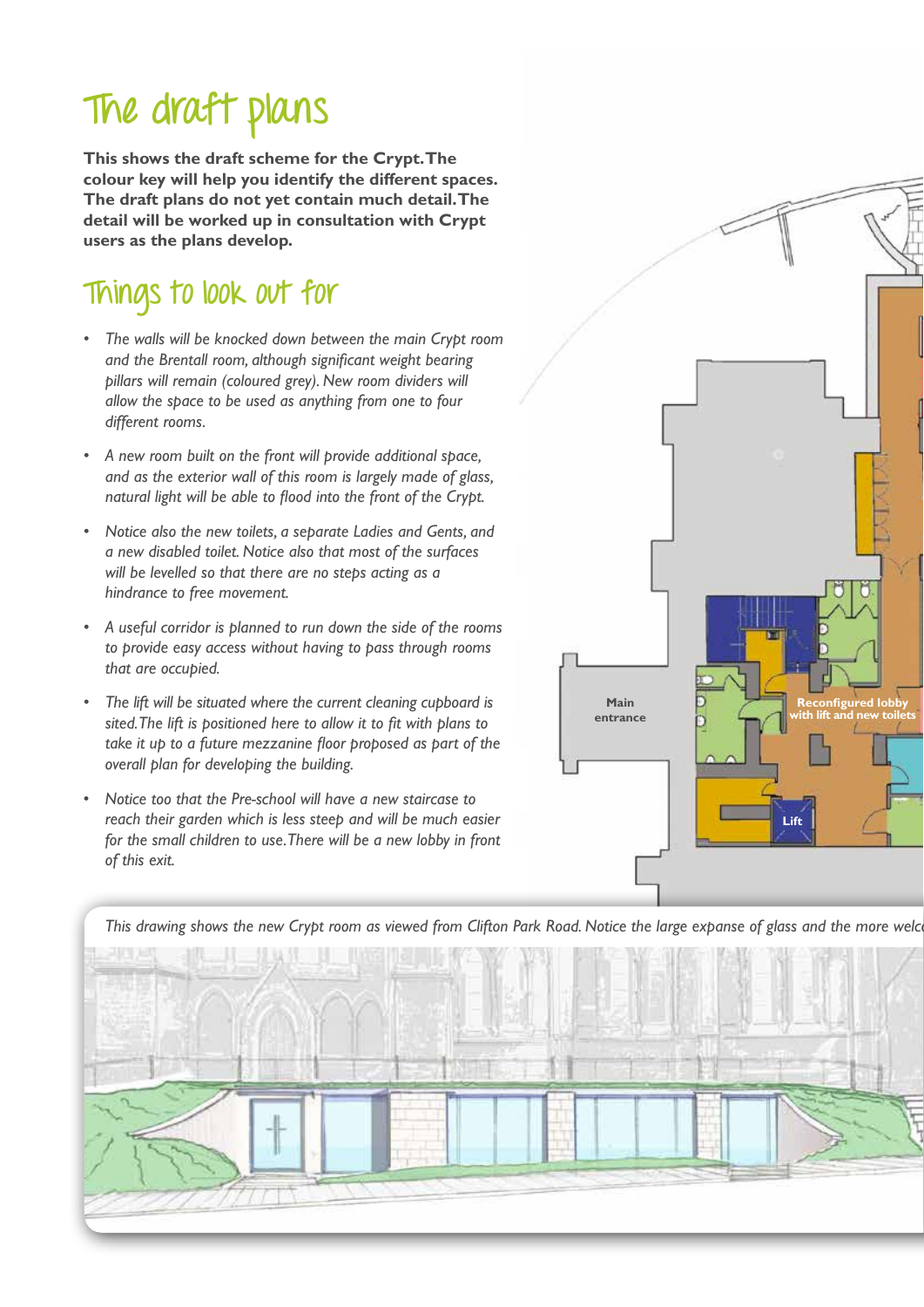